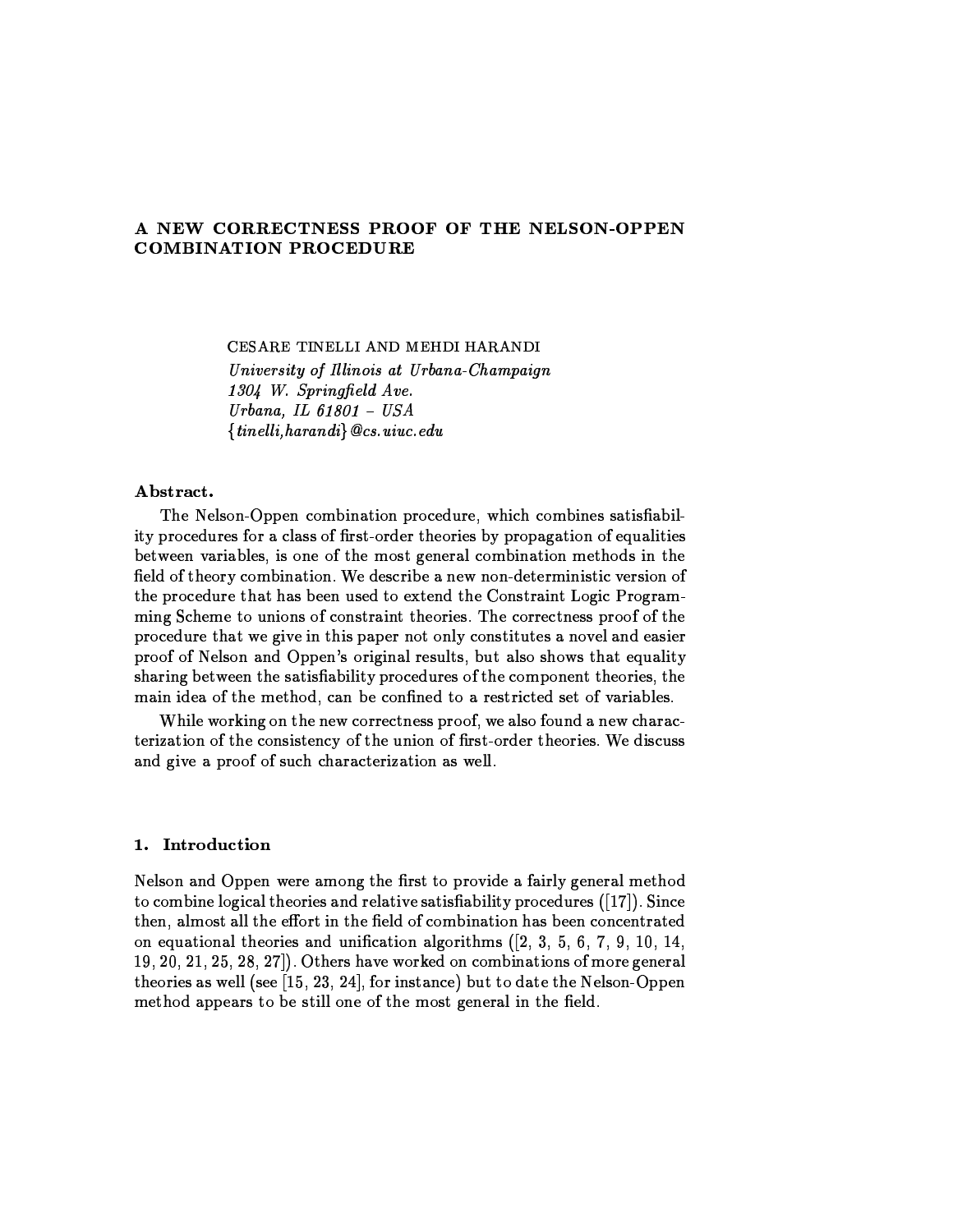The need of extending the focus from unification to more general satisfiability problems is well felt in the combination literature after the emergence and consolidation of several constraint-based computational paradigms that operate on more general constraint domains than those described by equational theories.

We have shown in [26] how the generality of the Nelson-Oppen method allows us to easily incorporate a combination procedure based on that method into a constraint-based computation framework, namely, the CLP scheme of Jaffar and Lassez [11, 12, 13], with few modifications of the scheme itself. In that work, we first describe a non-deterministic version of the combination procedure originally devised by Nelson and Oppen. Then we integrate the procedure into a modified version of the CLP scheme to obtain a new scheme that operates with unions of constraint theories by using constraint solvers for the single component theories.

For space limitations, we are not able to describe here the integration in CLP nor prove that the main properties of CLP lift to the new scheme. For this we refer the reader to [26]. Instead, in this paper, we describe and discuss the combination procedure used in [26] and provide a novel proof of Nelson and Oppen's original results. In addition, we provide a characterization of the consistency of the union of first-order theories.

# 1.1. NOTATION AND CONVENTIONS

In general, we will adhere to the notation and definitions given in [22]. The most notable notational conventions followed are given below with the understanding that other notations that may appear in the paper follow the common conventions of the field.

The letters  $v, x, y, z$  denote logical variables,  $\varphi, \psi$  first order formulas, and  $\vartheta$  a value assignment, or valuation, to a set of variables.

Some of the above symbols may be subscripted or have an over-tilde which will represent a finite sequence. For instance,  $\tilde{x}$  stands for a sequence of the form  $(x_1, x_2, \ldots, x_n)$  for some natural number n. When convenient, we will use the tilde notation to denote just sets of symbols-as opposed to sequences. The notation  $\varphi(\tilde{x})$  is used to indicate that the free variables of  $\varphi$  are exactly the ones in  $\tilde{x}$ . In general,  $var(\varphi)$  is the set of all the free variables of  $\varphi$ . The shorthand  $\tilde{\exists} \varphi$  stands for the existential closure of  $\varphi$ .

Where M is a structure and  $\varphi$  a sentence, that is, a closed formula, the notation  $M \models \varphi$  means that M satisfies  $\varphi$  or, equivalently, that  $\varphi$  is true in M. If  $\varphi$  is in general a formula and  $\vartheta$  a valuation on M of  $\varphi$ 's free variables, if any, the notation  $M \models \varphi \vartheta$  means that  $\vartheta$  satisfies  $\varphi$  in M. Notice that, in analogy with substitutions, we write valuation applications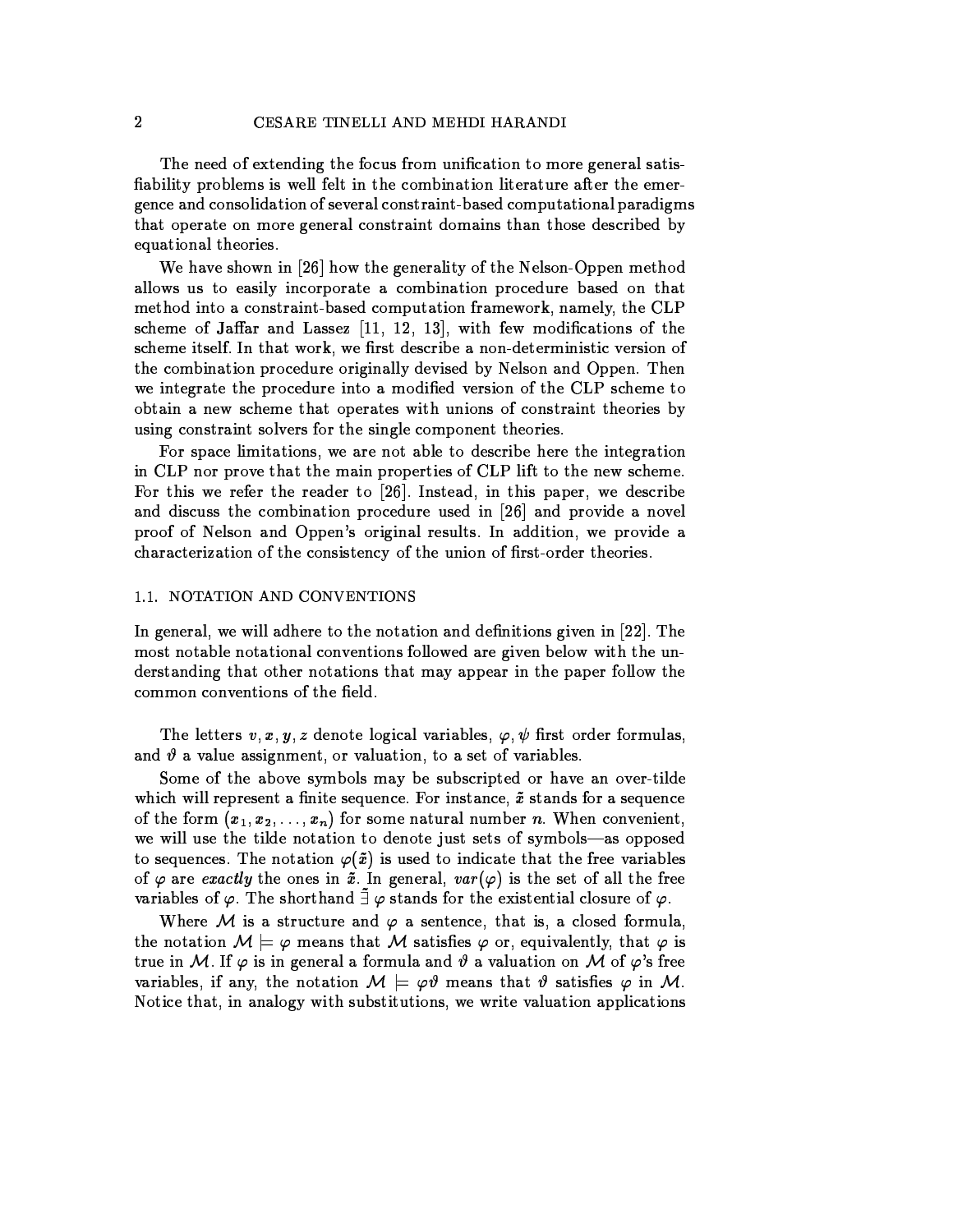in postfix form. For convenience, where  $\vartheta$  is a valuation of  $\tilde{x}$ , we will also indicate with  $\vartheta$  the reduction of  $\vartheta$  to  $\tilde{y}$  if  $\tilde{y} \subset \tilde{x}$ , or an arbitrary expansion of it to  $\tilde{y}$  if  $\tilde{x} \subset \tilde{y}$ .

We will generally identify first-order theories with the set of their theorems. We will also identify union of multi-sets of formulas with logical conjunction.

### 1.2. ORGANIZATION OF THE PAPER

In Sect. 2, we first recall and briefly discuss the Nelson-Oppen method; then we describe our non-deterministic version of their combination procedure. In Sect. 3, we formalize the combination problem more rigorously and discuss the conditions under which union of theories are consistent. Then we prove the correctness of the combination procedure introduced in Sect. 2. We conclude in Sect. 4 with some remarks on the possible extension of the procedure and give direction for further development.

#### The Nelson and Oppen Combination Method 2.

In  $[17]$ , Nelson and Oppen show how a satisfaction procedure for a theory built by combining several first-order theories can be derived as a combination of the satisfaction procedures for each of these theories. The main idea is to combine the satisfiability procedures by means of equality sharing. We will clarify this in a moment, but first let us set the problem more rigorously.

We say that a formula is in *simple Conjunctive Normal Form* if it is a conjunction of literals. Consider  $n$  first-order theories with equality,  $\mathcal{T}_1,\ldots,\mathcal{T}_n$ , with respective signatures  $\Sigma_1,\ldots,\Sigma_n$ . Assume that no two signatures have any non-logical symbols in common.<sup>1</sup> For each theory, let  $sCNF(T_i)$  be the class of simple Conjunctive Normal Form formulas built with the symbols of  $\Sigma_i$ . Where  $\Sigma := \bigcup_{i=1...n} \Sigma_i$ , let  $\mathcal T$  the  $\Sigma$ -theory defined as the (deductive closure of) the union of all the above theories and let  $sCNF(\mathcal{T})$  be the class of sCNF  $\Sigma$ -formulas.

If for each  $\mathcal{T}_i$  we have a procedure that decides the satisfiability in  $\mathcal{T}_i$ of formulas of  $sCNF(\mathcal{T}_i)$ , we can easily derive a procedure that decides the satisfiability in  $T$  of any formula of  $sCNF(T)$ . Because of the possible presence of "mixed" terms and predicates (that is, expressions built with symbols from different signatures),  $\varphi$  cannot be processed directly by any of the satisfiability procedures unless it is of the form  $\varphi_1 \wedge \varphi_2 \wedge \ldots \wedge \varphi_m$  -call it separate form—where each sub-formula  $\varphi_i$  is a formula of some  $sCNF(\mathcal{T}_j)$ . If that is the case, we know that  $\varphi$  is unsatisfiable in T if and only if

<sup>&</sup>lt;sup>1</sup>Where we treat the equality symbol "=" as a logical constant.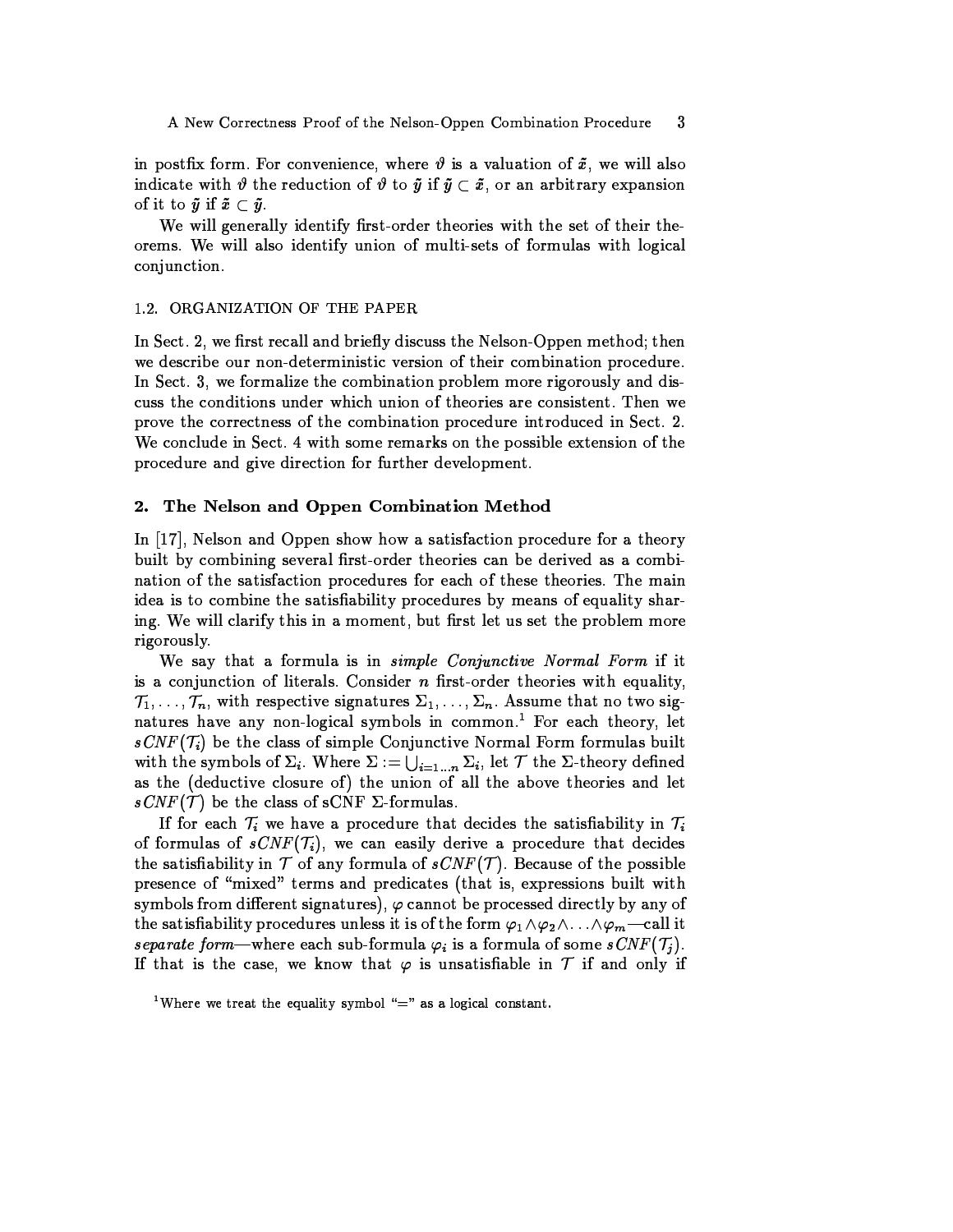any  $\varphi_i$  is. Now, if  $\varphi_i \in sCNF(\mathcal{T}_j)$  say, by construction it is unsatisfiable in  $T$  exactly when it is unsatisfiable in  $T_i$  and so we can use directly the satisfiability procedure for  $sCNF(\mathcal{T}_j)$  to verify the unsatisfiability of  $\varphi$ .

If  $\varphi$  is not already in separate form, we can apply a conversion procedure that, given  $\varphi$ , returns an equivalent separate form. The separation procedure (and its correctness proof) is straightforward but to describe it we need some definitions and notation first. We have adapted these from those in [2], among others, which appear to be well established in the field.

Consider the theories described above. For  $i = 1, \ldots, n$ , a member of  $\Sigma_i$  is an *i-symbol.* A  $\Sigma$ -term *t* is an *i-term* if it is a variable or it has the form  $f\tilde{s}$  and  $f$  is an *i*-symbol. An *i*-predicate is defined analogously. A sub-term of an *i*-term t is an *alien* sub-term of t if it is a j-term, with  $j \neq i$ , and all of its super-terms in t are *i*-terms. An *i*-term is *pure* (or also, *i-pure*) if it only contains *i-symbols*. Analogously we can define alien predicate arguments. An *i*-predicate (including equations) is pure if all of its arguments are *i*-terms. Pure formulas are defined as obvious. Observe that, given our assumption on the various signatures, a variable is an  $i$ term for any  $i$  and so an equation is always pure if one of its members is a variable and the other is a pure term.

The separation procedure consists of the following steps. Consider a formula  $\varphi \in sCNF(\mathcal{T})$  and see it as a multi-set of literals.

# 1. Variable Abstraction

In  $\varphi$ , recursively replace each alien predicate argument or sub-term t with a newly generated variable z and add the equation  $z = t$  to  $\varphi$ . Purify each equations of the form  $t_1 = t_2$ , where neither of  $t_1$  and  $t_2$ is a variable, by replacing it with the equations  $z = t_1, z = t_2$  (where z is a new variable) and purifying  $t_1$  and  $t_2$  in turn.

#### 2. Partition

Partition the new multi-set in  $m \leq n$  blocks containing only *i*-pure literals.<sup>2</sup>

The resulting partition can be seen as a sCNF formula of the form  $\varphi_1 \wedge$  $\cdots \wedge \varphi_m$  where each  $\varphi_i$  is a *j*-pure sCNF formula for some  $j \in \{1, \ldots, n\}$ .

A formula may have many separate forms, but they are all equivalent modulo variable renaming and the standard properties of logical conjunction and equality, hence it is appropriate to speak of the separate form of a formula. We indicate the separate form of a formula  $\varphi \in sCNF(\mathcal{T})$  with  $\ddot{\varphi}$ . For notational convenience, we will always think of  $\ddot{\varphi}$  as a conjunction of the form  $\varphi_1 \wedge \cdots \wedge \varphi_n$ , with *n* being the number of component theories, where for each  $i \in \{1, ..., n\}$ ,  $\varphi_i$  is an *i*-pure sCNF formula, even if

<sup>&</sup>lt;sup>2</sup>Equations between variables are partitioned arbitrarily.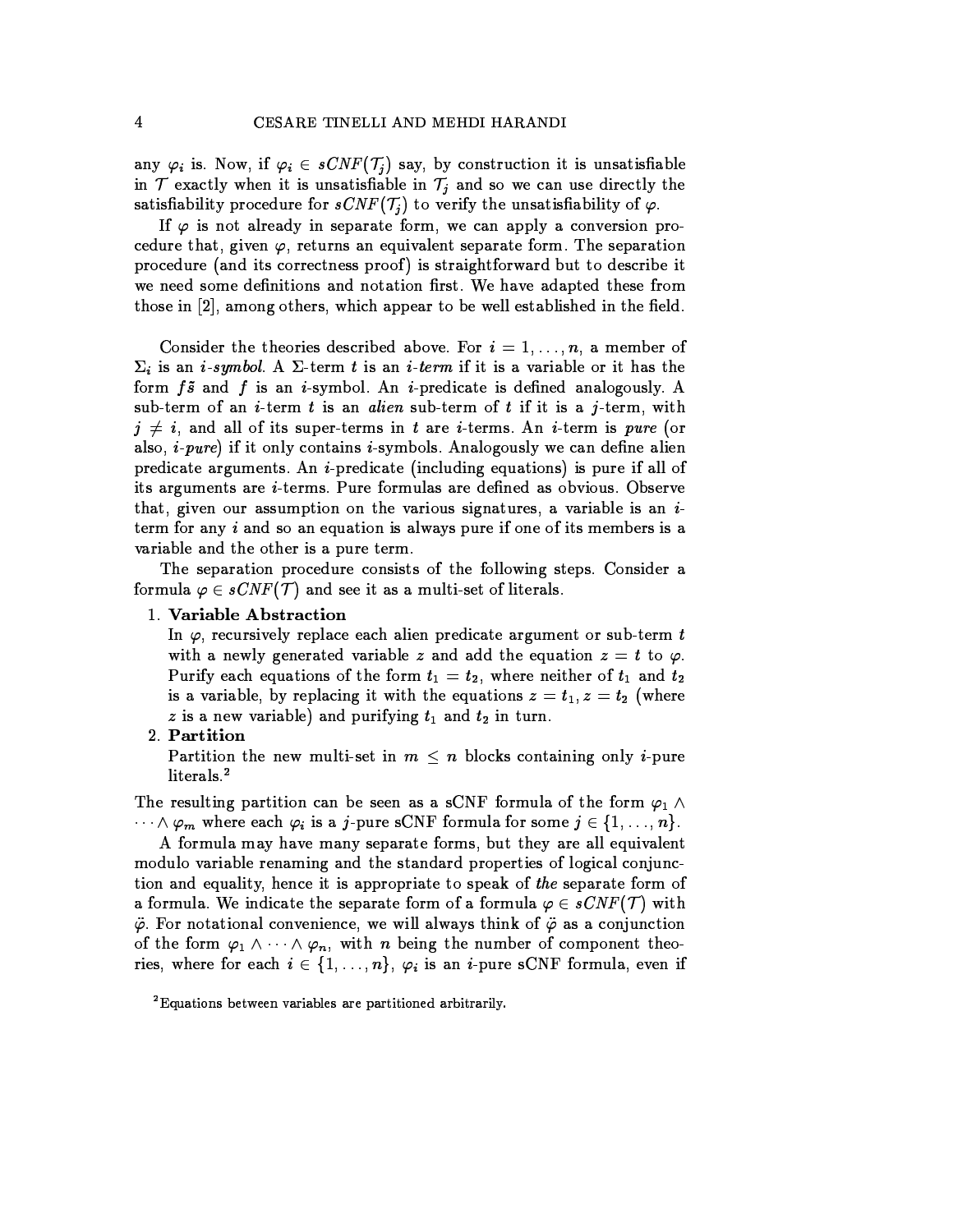$\varphi$  may not contain any *i*-symbol for some *i*. In that case,  $\varphi_i$  is defined as the identically true formula—which can be thought of as belonging to all  $sCNF(\mathcal{T}_i)$ 's.

It is immediate that any  $\varphi \in sCNF(\mathcal{T})$  is logically equivalent to  $\exists \tilde{z} \; \ddot{\varphi}$ where  $\tilde{z}$  is the set of new variables introduced by the separation procedure. This entails the following

## **Proposition 2.1** A  $sCNF$  formula is satisfiable iff its separate form is.

Clearly, the problem with deciding the satisfiability of a formula  $\varphi$  by analyzing its separate form is that, in general, each sub-formula  $\varphi_i$  could be singly satisfiable without their conjunction being satisfiable. Therefore, to be able to apply distinct satisfiability procedures to each  $\varphi_i$  and correctly decide the satisfiability of  $\varphi$  we need to establish some sort of communication between the various procedures. In the Nelson-Oppen method, such communication is achieved by propagating from one procedure to the others any implied equalities between the variables of  $\ddot{\varphi}$ .

Actually, the method is a little more complex because, in general, it is possible that at a certain step, not one, but a proper disjunction of variable equalities is implied and so reasoning by cases becomes necessary. Such complication does not arise though if the component theories are *convex*, that is, such that their formulas never imply proper splits<sup>3</sup>.

The issue of theory convexity is important to assessing the time and space complexity of a combination procedure based on the above method because of the case reasoning required with non-convex theories. Computational complexities issues related to the implementation of the Nelson-Oppen method have been extensively investigated in [18] and we refer the reader to that work. We will ignore those issues here by considering a nondeterministic combination procedure that we have adapted from those in [18] itself and [2] and which applies to convex as well as non-convex theories. Essentially, instead of propagating variable equalities back and forth and having to reason by cases when splits are implied, the non-deterministic procedure guesses in advance all the equalities that hold between the variables of the input formula.

We describe our version of the procedure in the next section where we consider only the simple case of two component theories, the general case being an easy generalization.

<sup>&</sup>lt;sup>3</sup>A *split* of a formula  $\varphi$  is a disjunction of variable equalities which is implied by  $\varphi$ and is such that none of its proper sub-formulas are implied by  $\varphi$ . A proper split is a split with at least two disjuncts.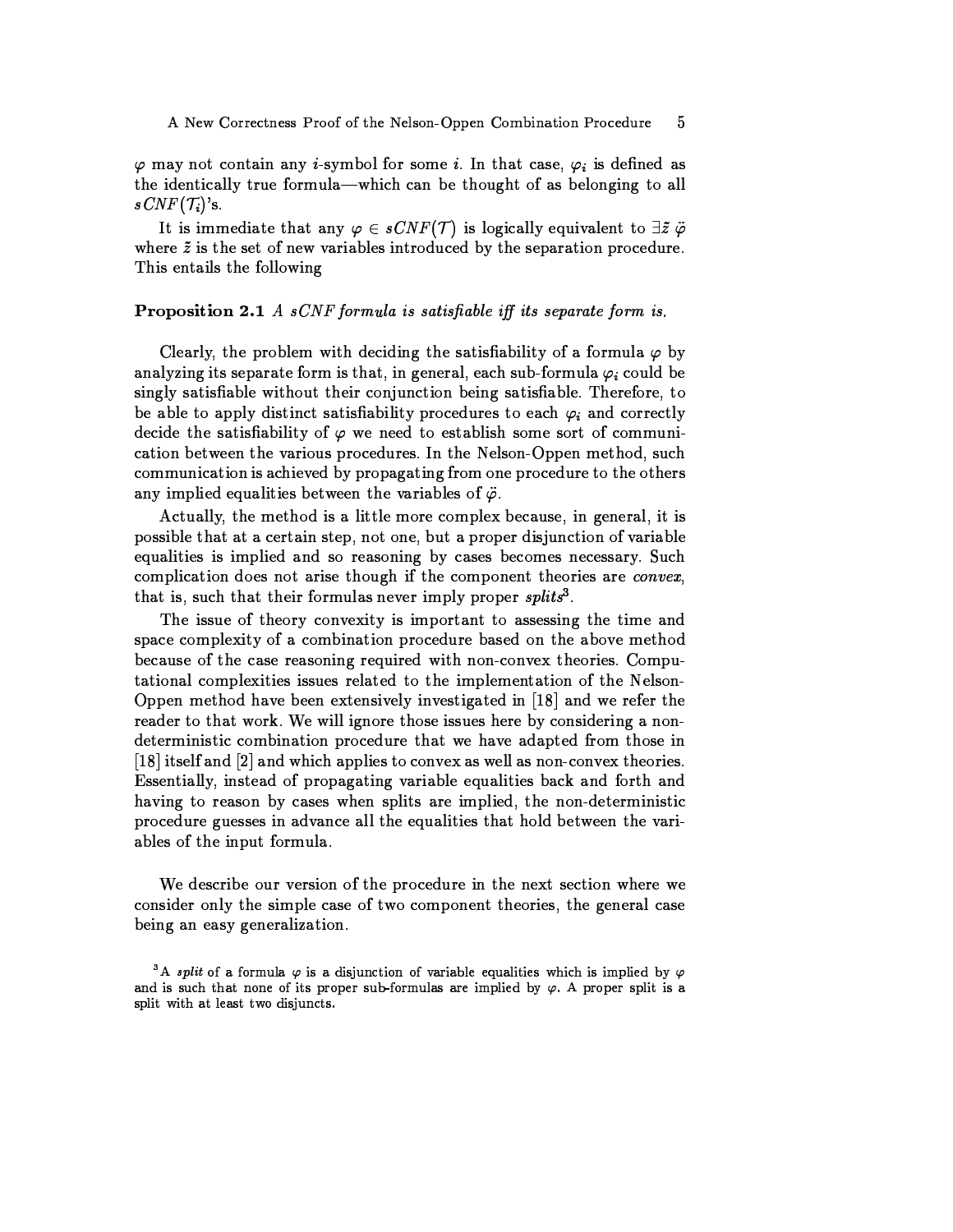### 2.1. THE COMBINATION PROCEDURE

If  $P$  is any partition on a set  $S$  of words and  $R$  is the corresponding equivalence relation, we call the *arrangement* of S given by P the set

 $ar(S) := \{x = y \mid x, y \in S \text{ and } xRy\} \cup \{x \neq y \mid x, y \in S \text{ and not } xRy\}$ 

containing, modulo reflexivity and symmetry of "=", all the equations between any two equivalent words and all the disequations between any two non-equivalent words of S. For instance, if  $S := \{x_0, x_1, x_2, x_3\}$  and  $P:=\{\{x_0,x_1,x_2\},\{x_3\}\},$ 

$$
ar(S):=\{x_0=x_1,\,x_0=x_2,\,x_1=x_2,\,x_0\neq x_3,\,x_1\neq x_3,\,x_2\neq x_3\}.
$$

In the following, we will make use of arrangements over sets of variables. Since, where  $\tilde{z}$  is a set of variables,  $ar(\tilde{z})$  is a set of formulas, we will also treat it when convenient as the conjunction of all its equations and disequations.

Given two theories  $\mathcal{T}_1$  and  $\mathcal{T}_2$ , for  $i=1,2$ , we assume the availability of a procedures,  $Sat_i$ , that decides the satisfiability in  $\mathcal{T}_i$  for the formulas in  $sCNF(\mathcal{T}_i).$ 

The combination procedure given below decides the satisfiability in the union of  $\mathcal{T}_1$  and  $\mathcal{T}_2$  in two phases. In the first phase, which is nondeterministic, two *i*-pure formulas  $\langle \psi_1, \psi_2 \rangle$  are generated from the input formula<sup>4</sup>. In the second phase, each  $\psi_i$  is tested for satisfiability in  $\mathcal{T}_i$ . The combination procedure succeeds when both  $\psi_i$ 's are satisfiable and fails otherwise.

More specifically, let  $L$  be the (multi)set of literals of the input formula. The procedure is composed of the following steps:

#### - Decomposition Phase

- 1. For  $i = 1, 2$ , let  $L_i$  be the *i*-pure part of L's separate form.
- 2. Where  $\tilde{x}$  is the set of all variables shared by some literal in  $L_1$ and some in  $L_2$ , choose an arrangement  $ar(\tilde{x})$ .
- 3. Pass the pair  $\langle L_1 \cup ar(\tilde{x}), L_2 \cup ar(\tilde{x}) \rangle$  to the next phase.

### - Check Phase

- 1. Run  $Sat_1$  on  $L_1 \cup ar(\tilde{x})$
- 2. Run  $Sat_2$  on  $L_2 \cup ar(\tilde{x})$ .

<sup>4</sup>This phase corresponds to the decomposition algorithm of Baader and Schulz (see,  $[3]$  or  $[4]$ ).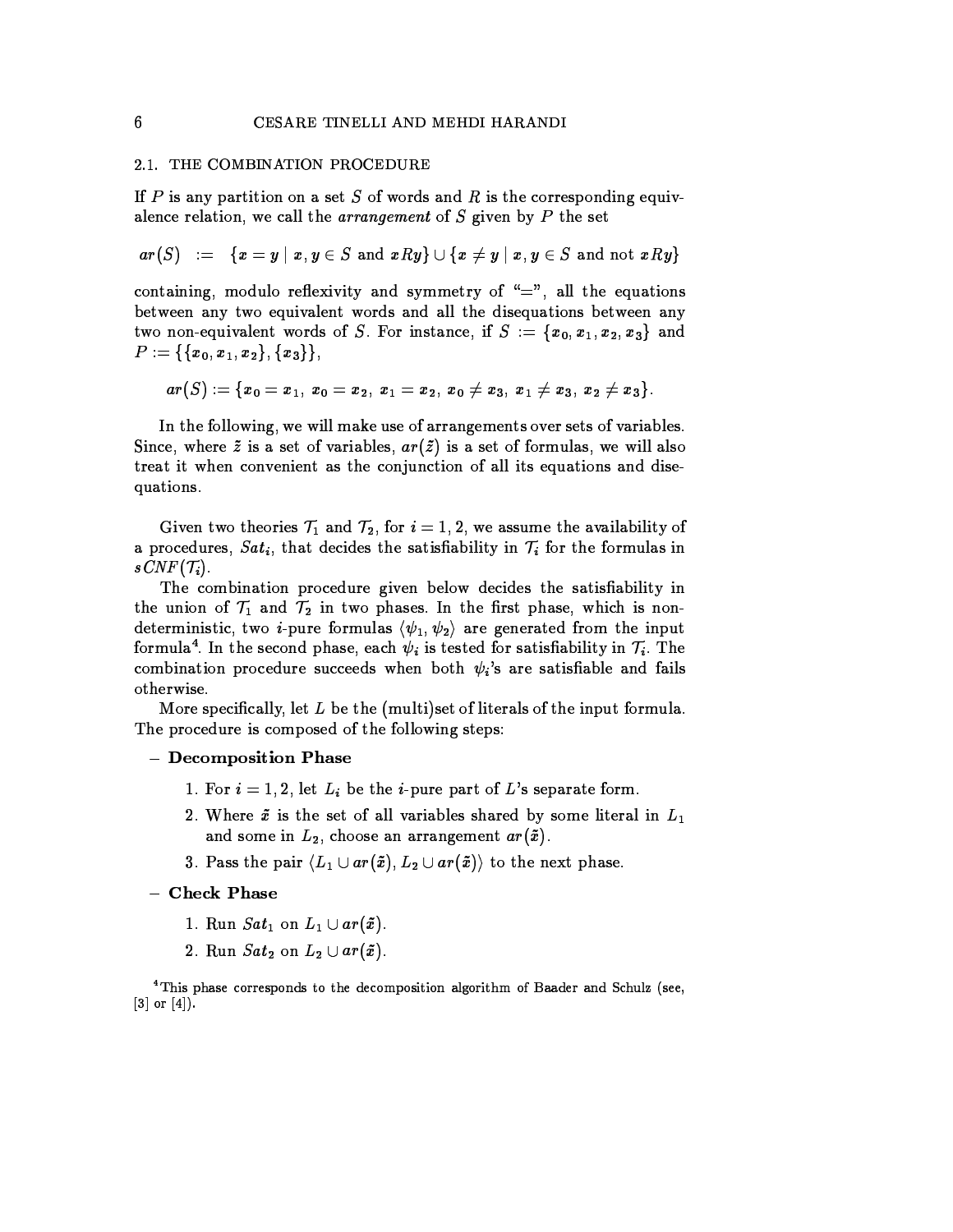#### A New Correctness Proof of the Nelson-Oppen Combination Procedure  $\overline{7}$

3. Succeed if both  $Sat_1$  and  $Sat_2$  succeed. Fail if either of  $Sat_1$  or  $Sat<sub>2</sub>$  fails.

Observe that, the choice of an arrangement corresponds to the variable *identification* step of most combination methods  $([2, 4, 7, 14, 19])$  and to the equality propagation mechanism of the original Nelson-Oppen procedure. In our case though, variable identification is only performed on the shared variables of the two  $i$ -pure halves of the input instead of on all of them. That this is enough is also recognized in  $[3]$ , for a similar combination method over structures, on the basis of model-theoretic justifications analogous to the ones we give later.

This combination procedure is provably sound and complete for a restricted class of first-order theories. In addition, it is allows incremental implementations when incremental satisfiability procedures for the component theories are available. A simple incremental implementation is the following.

Let  $L$  be any permutation of the literals in the separate form of the input formula. We feed the two satisfiability procedures by picking one literal at a time from L and passing it to  $Sat_1$  or  $Sat_2$  according to whether it is a 1-literal or a 2-literal. In addition, if the literal shares some variables  $\tilde{v}$  with the literals already passed to the other satisfiability procedure, we choose some  $ar(\tilde{v})$  and pass it to both procedures.<sup>5</sup>

It is an incremental version of the combination procedure that it is actually used in [26] to extend the CLP scheme.

Finally, notice that, although we have restricted our attention to sCNF formulas, the above procedure can also be used to decide the satisfiability of quantifier-free formulas in general, since a quantifier-free formula is satisfiable iff some disjunct—which is in turn a sCNF formula—of its disjunctive normal form is satisfiable.

#### Correctness of the Combination Procedure 3.

All the theories we consider in the following are first-order theories incorporating the theory of equality. For convenience, we will follow the common convention that considers the theory of equality as an integral part of the logical machinery of First Order Predicate Logic and so, from now on, when we say "theory" we will mean an theory in FOPL with equality.

Earlier, we defined the combination, or union, of two or more theories as the deductive closure of the union of the component theories. In the fol-

<sup>&</sup>lt;sup>5</sup>It should be obvious that since implementations are necessarily deterministic, some sort of backtracking mechanism is required in this case to recover from wrong choices of arrangements.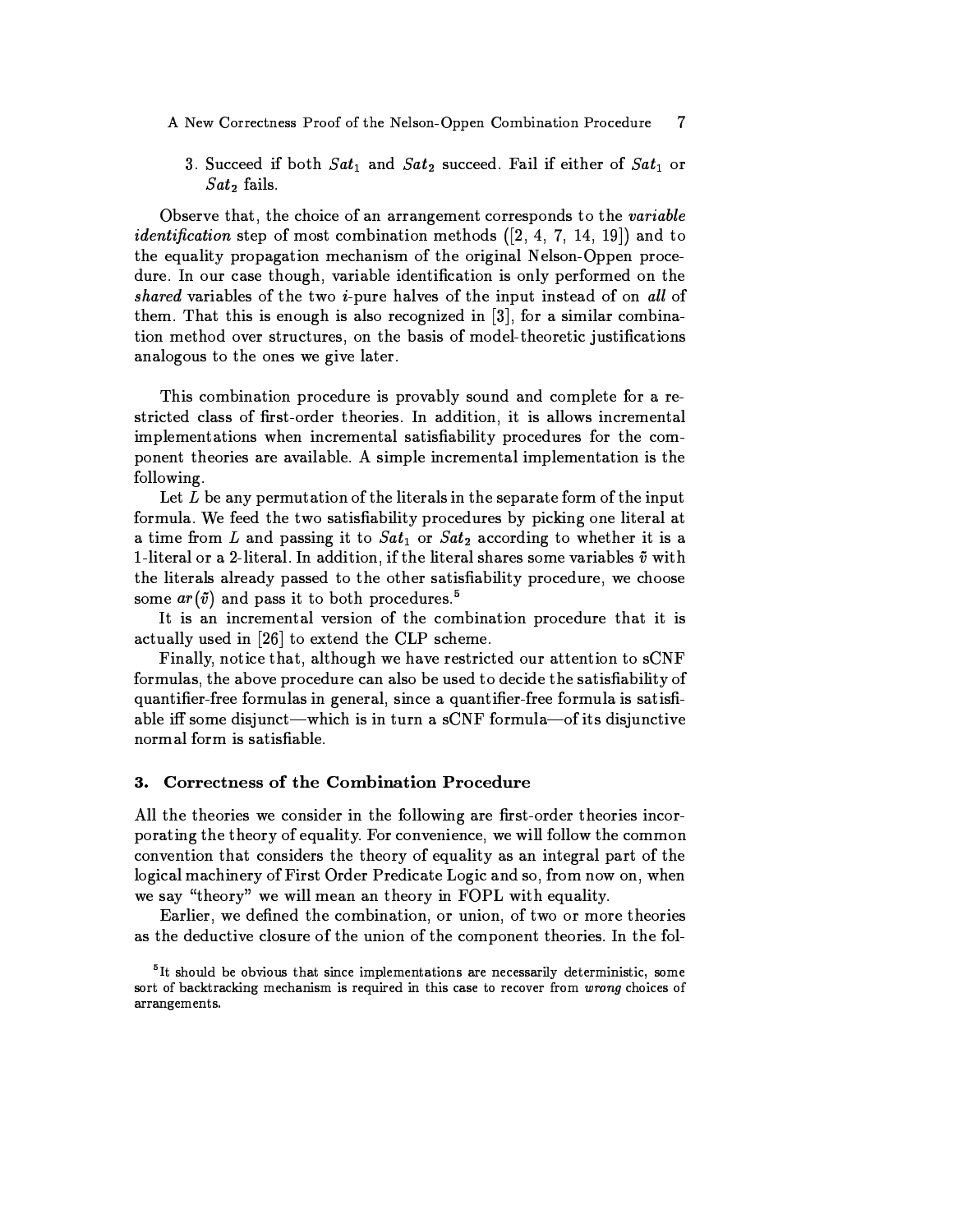lowing, where  $\mathcal{T}_1$  and  $\mathcal{T}_2$  are two theories, we will denote their combination simply as  $\mathcal{T}_1 \cup \mathcal{T}_2$ .

### 3.1. CONSISTENT UNIONS OF THEORIES

Before proving the correctness of the combination procedure, we make a brief digression on the combination of theories that will later justify some of the restrictions to the application of the procedure.

Combining theories is, in general, a non-trivial operation because most of the model and proof-theoretic properties of theories are not modular, including the most important one: consistency. Some papers in the combination literature do provide a proof of consistency for their combined theories, or structures, but their proofs are often ad hoc. Others (including Nelson and Oppen's) seem to ignore the issue by either assuming consistency or giving it for granted in their case.

Craig and Robinson have identified a while ago a local criterion for the consistency of combined theories which justifies the choice of signaturedisjoint component theories if some conditions on the cardinality of the theories' models are met.

We formalize this in the following theorem by giving a necessary and sufficient condition for combining signature-disjoint theories meaningfully. The theorem and its following extension to the general case of non-signaturedisjoint theories essentially subsume all previous similar results in the literature.

In our proofs, we will use the class of formulas defined below.

**Definition 3.1** A first order formula is called an equational formula iff all *its atomic sub-formulas are equalities between variables.*<sup>6</sup>

**Proposition 3.1** Let  $T_1$  and  $T_2$  be two theories. Assume that they are consistent and their respective signatures,  $\Sigma_1$  and  $\Sigma_2$ , are disjoint. Then, their union is consistent iff there is a cardinal  $\kappa$  such that both  $\mathcal{T}_1$  and  $\mathcal{T}_2$  have a model of cardinality  $\kappa$ .

*Proof.* ( $\Rightarrow$ ) Let  $\mathcal{T} := \mathcal{T}_1 \cup \mathcal{T}_2$  and consider any  $\mathcal{M} \in Mod(\mathcal{T})$ —where  $Mod(\mathcal{T}) \neq \emptyset$  as  $\mathcal T$  is consistent by assumption. By construction of  $\mathcal T$ , the reduct of M to  $\Sigma_i$  is a model of  $\mathcal{T}_i$ , for  $i = 1, 2$ . Obviously, both reducts have the same cardinality.

 $(\Leftarrow)$  Let  $\mathcal{M}_1$  and  $\mathcal{M}_2$  be models of  $\mathcal{T}_1$  and  $\mathcal{T}_2$ , respectively, and assume they have the same cardinality. By the Craig-Robinson Theorem (see [22]),  $\mathcal T$  is inconsistent iff there is a sentence  $\varphi$ , whose non-logical symbols are in  $\Sigma_1 \cap \Sigma_2$ , such that  $\mathcal{T}_1 \models \varphi$  and  $\mathcal{T}_2 \models \neg \varphi$ . If such  $\varphi$  exists, we have that

$$
\mathcal{M}_1 \models \varphi \quad \text{and} \quad \mathcal{M}_2 \models \neg \varphi. \tag{1}
$$

 $6$ Nelson-Oppen call such formulas  $simple$  formulas.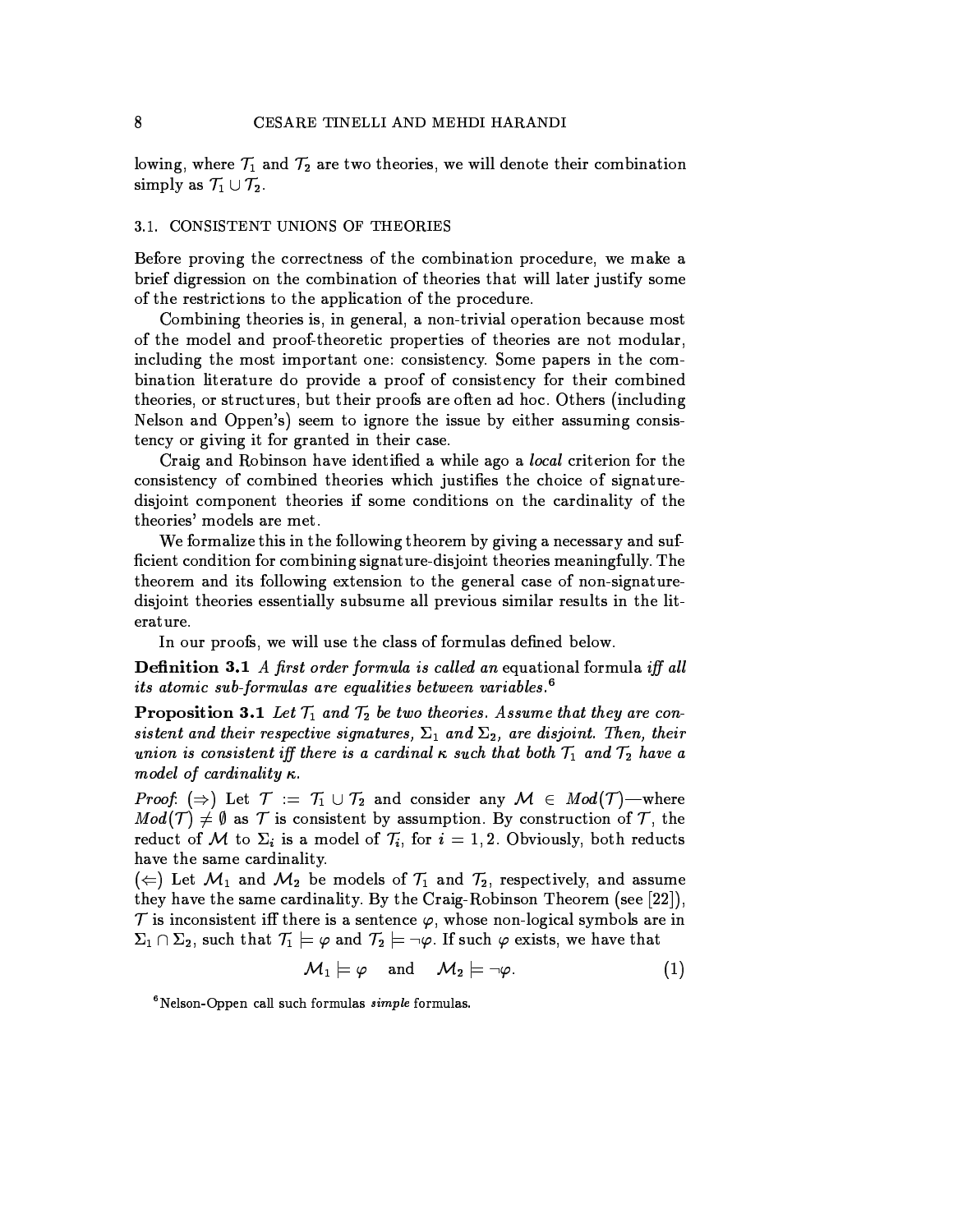Now, as  $\mathcal{T}_1$  and  $\mathcal{T}_2$  are signature-disjoint,  $\varphi$  can only be an equational formula. It is a well-known result of Model Theory that the reducts of any two structures to the the language of equational formulas are isomorphic whenever they have the same cardinality<sup>7</sup>. This means that either both  $\mathcal{M}_1$ and  $\mathcal{M}_2$  model  $\varphi$  or neither of them does, which contradicts (1).  $\Box$ 

The above proof immediately suggests an extension of the previous result to the combination of any two consistent theories.<sup>8</sup>

**Proposition 3.2** Let  $T_1$  and  $T_2$  be two consistent theories with respective signatures  $\Sigma_1$  and  $\Sigma_2$ . Their union is consistent iff there is a model  $\mathcal{M}_1$  of  $\mathcal{T}_1$  and a model  $\mathcal{M}_2$  of  $\mathcal{T}_2$  such that their reducts to  $\Sigma_1 \cap \Sigma_2$  are isomorphic.

*Proof*: Analogous to that of Prop. 3.1.  $\Box$ 

A well-known general result on the union of theories is Robinson's Consistency Theorem (see  $\lceil 8 \rceil$ , for instance). This theorem, however, provides only a sufficient condition for the consistency of the union theory and a somewhat stronger one:  $\mathcal{T}_1 \cup \mathcal{T}_2$  is consistent if  $\mathcal{T}_1 \cap \mathcal{T}_2$  is a complete theory for the language of  $(\Sigma_1 \cap \Sigma_2)$ -sentences.

In our terms, this condition is expressed as follows: for every model  $M$ of one theory there is a model  $\mathcal{M}'$  of the other such that the reducts of M and M' to  $\Sigma$  are elementarily equivalent<sup>9</sup>. Now, elementary equivalence between structures is a strictly more general relation than isomorphism. In some sense, however, our consistency result can be seen as more general than Robinson's for requiring the existence of just one pair of structures, related through the isomorphism of their  $(\Sigma_1 \cap \Sigma_2)$ -reducts, as opposed to an infinite number of them, related through the elementary equivalence of their  $(\Sigma_1 \cap \Sigma_2)$ -reducts.

In general, the conditions of Prop. 3.2 on the models of the component theories are not so easy to verify. With signature-disjoint theories, however, some cases are immediate. For instance, a consequence of Prop. 3.1, to which we will appeal later, is that the combination of signature-disjoint theories admitting infinite models is always safe.

Corollary 3.3 Let  $T_1$  and  $T_2$  be as in Prop. 3.1 but such that they both admit an infinite model. Then, their union is consistent.

<sup>7</sup>In other words, the theory of equational formulas is  $\kappa$ -categorical for any cardinal  $\kappa$  $(see, [22]).$ 

 ${}^8$ This extension was also independently obtained by Franz Baader ([1]) as a generalization of our Prop. 3.1.

<sup>9</sup>Recall that two  $\Sigma$ -structures are *elementarily equivalent* iff they satisfy exactly the same  $\Sigma$ -sentences and that a theory is complete exactly when every two models of it are elementarily equivalent.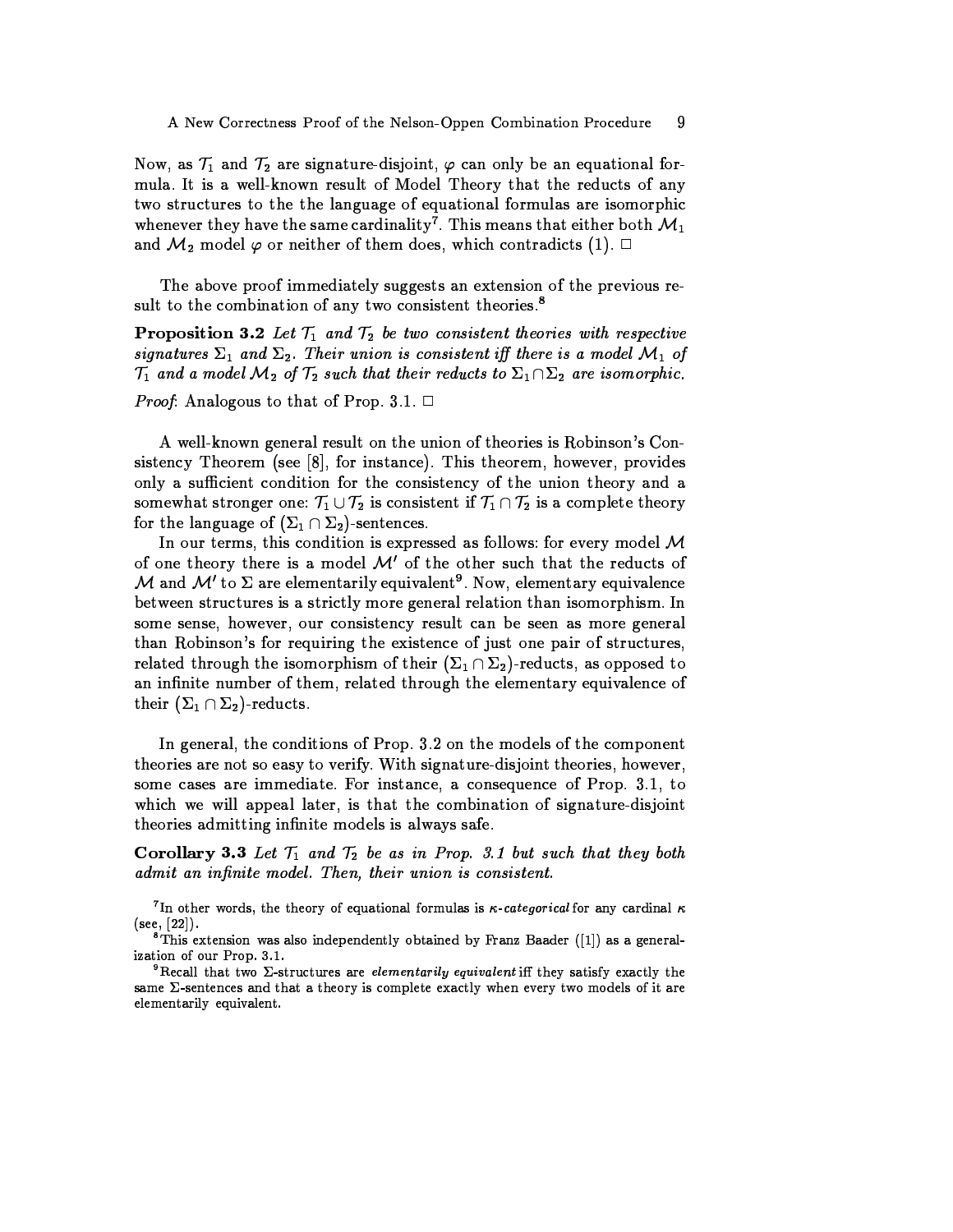*Proof:* Immediate consequence of the fact that, by the Lówenheim-Skolem-Tarski Theorem (see [8]), if each  $\mathcal{T}_i$  admits an infinite model then it admits infinite models of any cardinality ( $\geq$  the cardinality of its signature).  $\Box$ 

In the field of equational theories<sup>10</sup> consistency in the general sense is not an issue since all equational theories admit trivial models. A stronger version of consistency is then used, let us call it  $E$ -consistency here: an equational theory is E-consistent iff it admits models of cardinality greater than 1. Franz Baader has shown in [1] that a well-known result in Unification Theory (see [20, 21]) is easily derivable as a consequence of Cor.  $3.3.$ 

**Corollary 3.4** Let  $\mathcal{E}_1$  and  $\mathcal{E}_2$  be two signature-disjoint equational theories. If  $\mathcal{E}_1$  and  $\mathcal{E}_2$  are E-consistent, then their union is E-consistent as well.

*Proof.* For  $i = 1, 2$ , let  $E_i$  be a presentation of  $\mathcal{E}_i$  and consider the set  $F_i := E_i \cup \{\tilde{\exists} (x \neq y)\}\.$  Observe that, since  $\mathcal{E}_i$  is E-consistent by assumption,  $E_i$  admits infinite models<sup>11</sup> and clearly so does  $F_i$ . By Cor. 3.3 then  $F_1 \cup F_2$ admits at least one model; moreover, since it entails  $\bar{=} (x \neq y)$ , it only admits non-trivial models. The claim follows by monotonicity observing that  $\mathcal{E}_1 \cup \mathcal{E}_2$  is included in  $F_1 \cup F_2$ .  $\Box$ 

### 3.2. SOUNDNESS AND COMPLETENESS RESULTS

We are now ready to prove the correctness of the combination procedure. We start with a rigorous definition of the notions that we have been using informally in the previous section.

**Definition 3.2** Consider a  $\Sigma$ -theory  $\mathcal T$ . We say a that a formula  $\varphi$  is satis fiable in  $\mathcal T$  iff it is satisfiable in some model of  $\mathcal T$ , that is, iff there exists a model  $\mathcal{M} \in Mod(T)$  such that  $\mathcal{M} \models \tilde{\exists} \varphi$ .

This definition is the dual of the standard definition of unsatisfiability for formulas (as opposed to sentences) when we follow the convention of considering free variables as implicitly universally quantified.

Recall that we apply the combination procedure to signature-disjoint theories. Prop. 3.1 provides a condition on the component theories, namely that there is a model for one theory and a model for the other which have the same cardinality, that guarantees the consistency of their union and, as a consequence, that the satisfiability problem in it is not trivial. Unfortunately, that conditions alone is not sufficient for the correctness of the

<sup>&</sup>lt;sup>10</sup> Recall that an equational theory is a first order theory admitting an axiomatization, or *presentation*, all of whose axioms are universally quantified equations.

 $11$  For instance, the free algebras in countably many generators.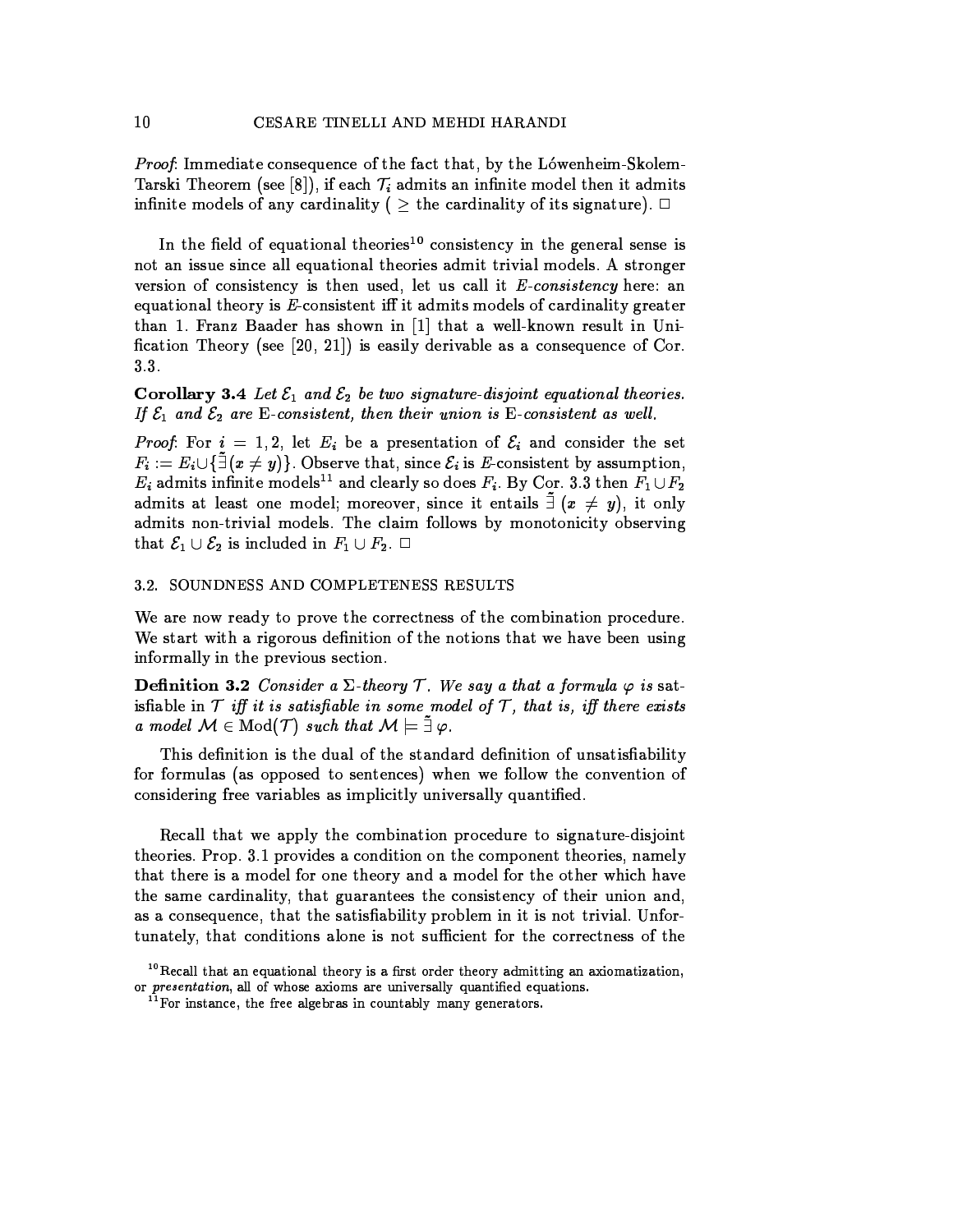combination procedure. Problems might arise with theories that admit only finite models. We explain this point with the help of an example.

*Example.* Consider a theory  $T_1$  admitting models of cardinality at most 2 and a signature-disjoint theory  $\mathcal{T}_2$  admitting models of any cardinality. Assume that f is a functor of  $\mathcal{T}_1$ , g a functor of  $\mathcal{T}_2$  and neither of them is defined as a constant function in its respective theory<sup>12</sup>. The union  $\mathcal T$  of  $\mathcal T_1$ and  $\mathcal{T}_2$  is consistent by the Prop. 3.1, so consider the input formula

$$
\varphi \hspace{3pt} := \hspace{3pt} fx \neq fy \wedge gx \neq gz \wedge gy \neq gz
$$

The procedure splits  $\varphi$  into

$$
L_1:=\{fx\neq fy\}\quad\text{and}\quad L_2:=\{gx\neq gz, gy\neq gz\}
$$

Observe that only possible arrangements of the variables shared between  $L_1$  and  $L_2$  are  $\{x=y\}$  and  $\{x\neq y\}$ .

Now,  $L_1 \cup \{x = y\}$  is clearly unsatisfiable and so the procedure fails on that arrangement. With the other arrangement however, both  $L_i$ 's are satisfiable in their respective theories and so the procedure concludes that  $\varphi$  is satisfiable in  $\mathcal T$ . Unfortunately,

$$
\mathcal{T} \models \varphi \rightarrow (x \neq y \land x \neq z \land y \neq z)
$$

which means that  $\varphi$  is unsatisfiable in T because, as  $T_1$ , T only has models of cardinality less than 3.

It is an easy consequence of the Lówenheim-Skolem-Tarski Theorem that cases like the above do not appear if we only consider formulas that are satisfiable in infinite models. Hence, we will restrict our attention to the class of theories in which formulas are satisfiable if and only if they are satisfiable in an infinite model and prove that for this class the combination procedure is sound and complete.

Definition 3.3 (Stable-infiniteness [18]) A consistent, quantifier free theory  $\mathcal T$  with signature  $\Sigma$  is called stably-infinite iff any quantifier-free  $\Sigma$ -formula is satisfiable in T iff it is satisfiable in an infinite model of T.

It follows from the above definition that every stably infinite theory admits at least one infinite model.<sup>13</sup>

<sup>12</sup>That is,  $\mathcal{T}_1 \not\models \forall x, y \ fx = fy$  and similarly for g.

<sup>&</sup>lt;sup>13</sup> We would like to point out that just having infinite models, although necessary, is not sufficient for stable-infiniteness. Consider the theory  $\{p(z) \rightarrow x = y\}$ ; the theory admits infinite models but the quantifier-free formula  $p(z)$  is only satisfiable in the trivial models of the theory.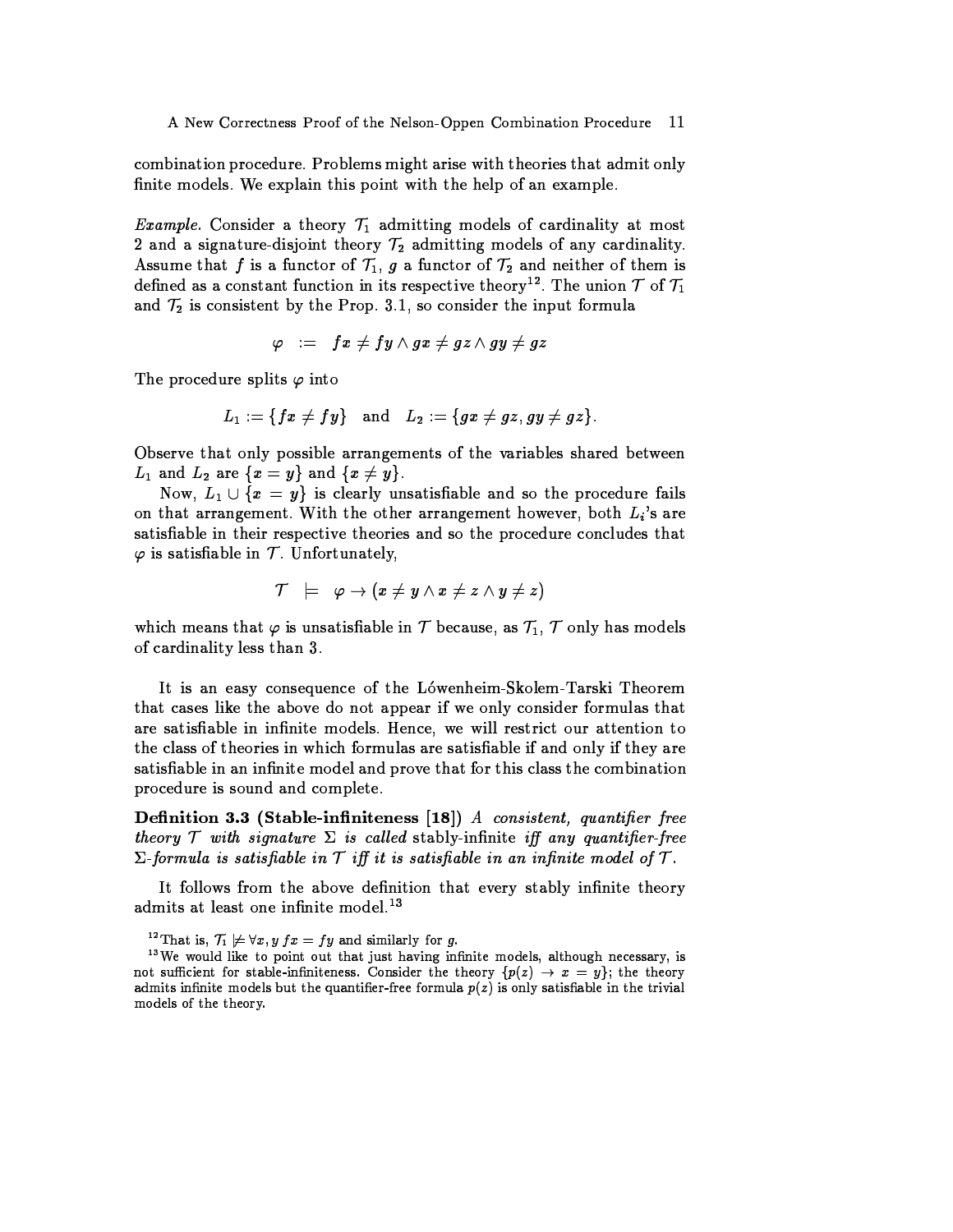In the following, we will indicate with  $\Delta(\tilde{x})$  the quantifier-free formula obtained as the conjunction of all possible disequalities (modulo symmetry) between distinct variables of  $\tilde{x}$ . For instance, if  $\tilde{x}$  is  $\{x_1, x_2, x_3\}$ , then  $\Delta(\tilde{x})$ is  $x_1 \neq x_2 \wedge x_1 \neq x_3 \wedge x_2 \neq x_3$ . Recalling the definition of arrangement, it is immediate that  $\Delta(\tilde{x})$  is the arrangement generated by the discrete partition of  $\tilde{x}$ .

We start with some lemmas involving equational formulas.

**Lemma 3.5** Consider a theory  $\mathcal E$  over the language of equational formulas. If a closed equational formula  $\psi$  is valid in an infinite model of  $\mathcal E$ , then it is valid in every infinite model of  $\mathcal E$ .

*Proof:* Again, immediate consequence of the Upward Löwenheim-Skolem-Tarski theorem (see [8]), since, as we saw earlier, all the models of  $\mathcal E$  with the same cardinality are isomorphic.  $\Box$ 

**Lemma 3.6** Consider a theory  $\mathcal E$  as above. Assume that an equational formula  $\psi$  with free variables  $\tilde{x}$  is satisfied in a model M of E by an assignment  $\vartheta$  of different individuals to each variable in  $\tilde{x}$ . Then  $\psi$  is satisfied in M by any assignment of different individuals to each variable in  $\tilde{x}$ . Equivalently, for all  $\mathcal{M} \in Mod(\mathcal{E})$ ,

if  $M \models \exists \tilde{x} (\Delta(\tilde{x}) \wedge \psi)$  then  $M \models \forall \tilde{x} (\Delta(\tilde{x}) \rightarrow \psi)$ .

*Proof.* It can be shown<sup>14</sup> that  $\psi$  is equivalent to a formula of the form

$$
\bigvee_{i\in I}(\psi_i\wedge\varphi_i)
$$

where each  $\varphi_i$  is a sentence and  $\psi_i$  is an arrangement of  $\tilde{x}$ . If  $\mathcal{M}$  =  $(\Delta(\tilde{x}) \wedge \psi)\vartheta$  for some model  $\mathcal{M} \in Mod(\mathcal{E})$  and assignment  $\vartheta$ , there exists an  $i \in I$  such that  $\mathcal{M} \models (\psi_i \land \varphi_i)\vartheta$ . Since  $\vartheta$  also satisfies  $\Delta(\tilde{x})$ ,  $\psi_i$ cannot contain any equality and so must be equal to  $\Delta(\tilde{x})$ . The claim follows immediately from the fact that  $\varphi_i$  is closed and so satisfied in M by any assignment.  $\Box$ 

The proof of the theorem below is based on the following corollary (see [22]) of the above mentioned consistency result by Craig and Robinson.

Lemma 3.7 (Craig Interpolation Lemma) If  $\mathcal{T}_1 \cup \mathcal{T}_2 \models \varphi_1 \rightarrow \varphi_2$ , where for  $i = 1, 2, \varphi_i$  is a formula in the language of  $\mathcal{T}_i$ , there exists a formula  $\psi$ , whose free variables are among the free variables shared by  $\varphi_1$ and  $\varphi_2$ , such that  $\mathcal{T}_1 \models \varphi_1 \rightarrow \psi$  and  $\mathcal{T}_2 \models \psi \rightarrow \varphi_2$ .

<sup>&</sup>lt;sup>14</sup> See Lemmas 1.5.6 and 1.5.7 of  $[8]$ , for instance.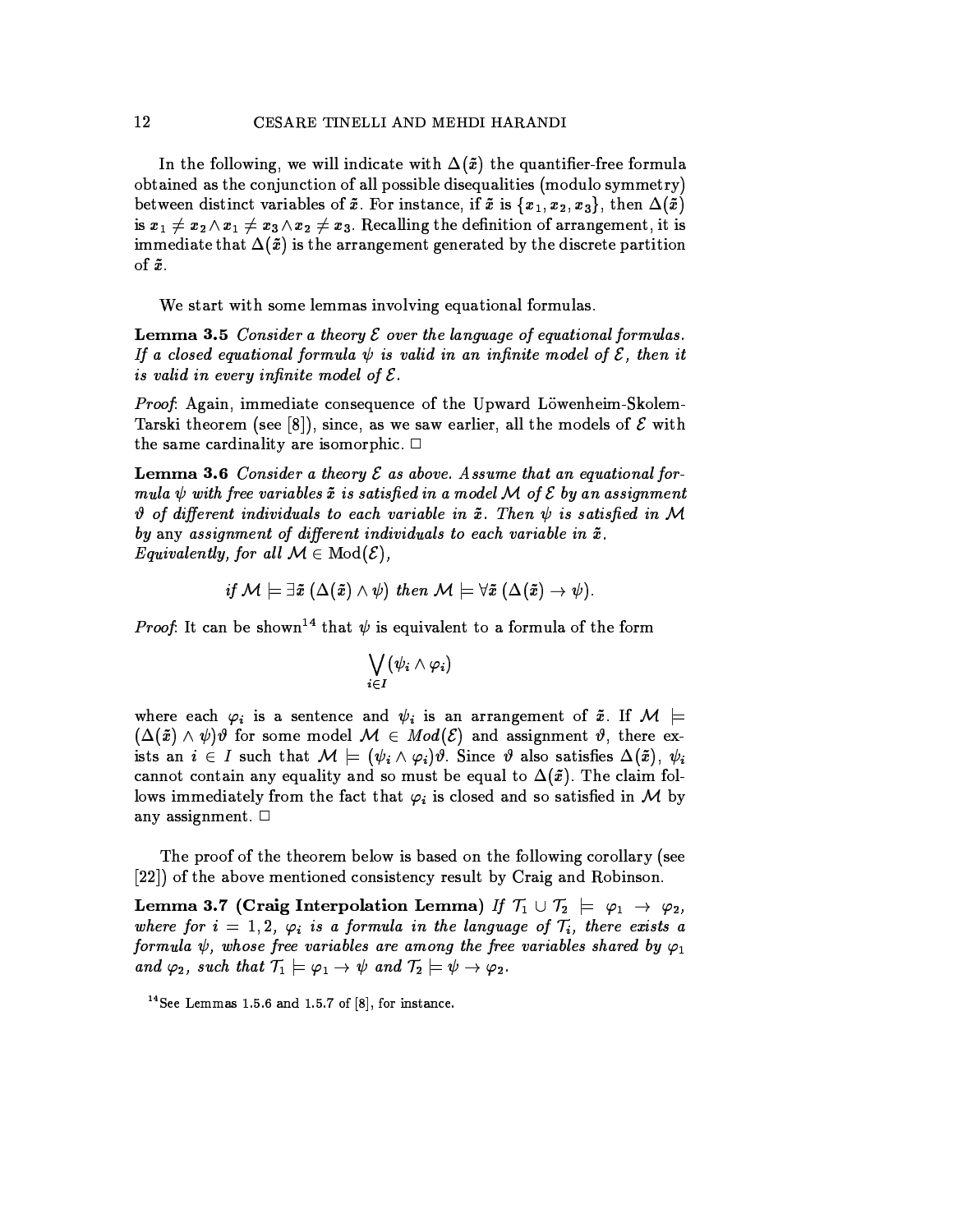A New Correctness Proof of the Nelson-Oppen Combination Procedure 13

We are now ready for the main result of this section.

**Proposition 3.8** Let  $T_1$  and  $T_2$  be two stably-infinite, signature-disjoint theories and let  $\varphi_1 \in sCNF(\mathcal{T}_1)$  and  $\varphi_2 \in sCNF(\mathcal{T}_2)$ . Let  $\tilde{v}$  be the set of variables shared by  $\varphi_1$  and  $\varphi_2$ . If  $\varphi_i \wedge \Delta(\tilde{v})$  is satisfiable in  $\mathcal{T}_i$  for  $i = 1, 2$ , then  $\varphi_1 \wedge \varphi_2$  is satisfiable in  $\mathcal{T}_1 \cup \mathcal{T}_2$ .

*Proof*: Ad absurdum, assume that  $\varphi_1 \wedge \varphi_2$  is unsatisfiable in  $\mathcal{T} := \mathcal{T}_1 \cup \mathcal{T}_2$ , then  $\mathcal{T} \models \varphi_1 \rightarrow \neg \varphi_2$ . By the lemma above, there exists a formula  $\psi$ , whose free variables  $\tilde{x}$  are in  $\tilde{v}$ , such that  $\mathcal{T}_1 \models \varphi_1 \rightarrow \psi$  and  $\mathcal{T}_2 \models \varphi_2 \rightarrow \neg \psi$ . Again, since  $\mathcal{T}_1$  and  $\mathcal{T}_2$  are signature disjoint,  $\psi$  must be an equational formula. Now,  $\mathcal{T}_1$  is stably infinite and  $\varphi_1 \wedge \Delta(\tilde{x})$  is satisfiable in  $\mathcal{T}_1$ , therefore it is satisfiable in an infinite model M of  $\mathcal{T}_1$  and so is  $\psi \wedge \Delta(\tilde{x})$ .

Observe that since  $\mathcal{T}_1$  contains  $\mathcal{E}_{\emptyset}$ , the theory of equality, M is a model of  $\mathcal{E}_{\emptyset}$  as well. By Lemma 3.6, it follows that  $\forall \tilde{x}$  ( $\Delta(\tilde{x}) \rightarrow \psi$ ) is valid in M. By Lemma 3.5, it follows that  $\forall \tilde{x} (\Delta(\tilde{x}) \rightarrow \psi)$  is valid in every infinite model of  $\mathcal{E}_{\emptyset}$ .

In the same way, we can show that  $\forall \tilde{x}$   $(\Delta(\tilde{x}) \rightarrow \neg \psi)$  is valid in every infinite model of  $\mathcal{E}_{\emptyset}$ , which leads to a contradiction.  $\Box$ 

In the above proposition, we assumed that the two  $\varphi_i$ 's are satisfied by an assignment of a different individual to each of their shared variables. The following corollary shows that there is no loss of generality in considering only such assignments since we can always *eliminate*, by identification, those shared variables that would be assigned to the same individual.

**Corollary 3.9** Consider  $\varphi_1$  and  $\varphi_2$  as above and let  $ar(\tilde{v})$  be an arrangement of their shared variables. If  $\varphi_i \wedge ar(\tilde{v})$  is satisfiable in  $\mathcal{T}_i$  for  $i = 1, 2$ , then  $\varphi_1 \wedge \varphi_2$  is satisfiable in  $\mathcal{T}_1 \cup \mathcal{T}_2$ .

*Proof*: Assume that  $\varphi_i$  has the form  $\varphi_i(\tilde{v}, \tilde{z}_i)$  where  $\tilde{z}_i$  are the non shared variables of  $\varphi_i$ . Given the equivalence relation that generates  $ar(\tilde{v})$ , we choose an *identification* of the elements of  $\tilde{v}$ , that is, a substitution  $\sigma$  from  $\tilde{v}$  to  $\tilde{v}$  that substitutes each variable in a same equivalence class with a given representative for that class. Now, let  $\tilde{u} := \tilde{v}\sigma$ 

Clearly,  $(\varphi_i(\tilde{v},\tilde{z}_i) \wedge ar(\tilde{v}))\sigma$  is still satisfiable in  $\mathcal{T}_i$ . Observe however that  $\varphi_i\sigma$  has now the form  $\varphi_i(\tilde{u},\tilde{z}_i)$  and  $ar(\tilde{v})\sigma$  is actually (equivalent to)  $\Delta(\tilde{u})$ . By Prop. 3.8 then,  $\varphi_1(\tilde{u},\tilde{z}_1) \wedge \varphi_2(\tilde{u},\tilde{z}_2)$  is satisfiable in  $\mathcal{T}_1 \cup \mathcal{T}_2$  and hence  $\varphi_1(\tilde v, \tilde z_1) \wedge \varphi_2(\tilde v, \tilde z_2) \wedge ar(\tilde v)$  is satisfiable in  $\mathcal{T}_1 \cup \mathcal{T}_2$  as well.  $\Box$ 

We can now prove the correctness of the combination procedure for the union  $\mathcal T$  of two signature-disjoint, stably-infinite theories,  $\mathcal T_1$  and  $\mathcal T_2$ .

**Proposition 3.10 (Soundness)** If one of the of the pairs  $\langle \psi_1, \psi_2 \rangle$  output by the decomposition phase of the combination procedure is such that  $\psi_i$  is satisfiable in  $\mathcal{T}_i$  for  $i = 1, 2$ , then the input formula is satisfiable in  $\mathcal{T}_i$ .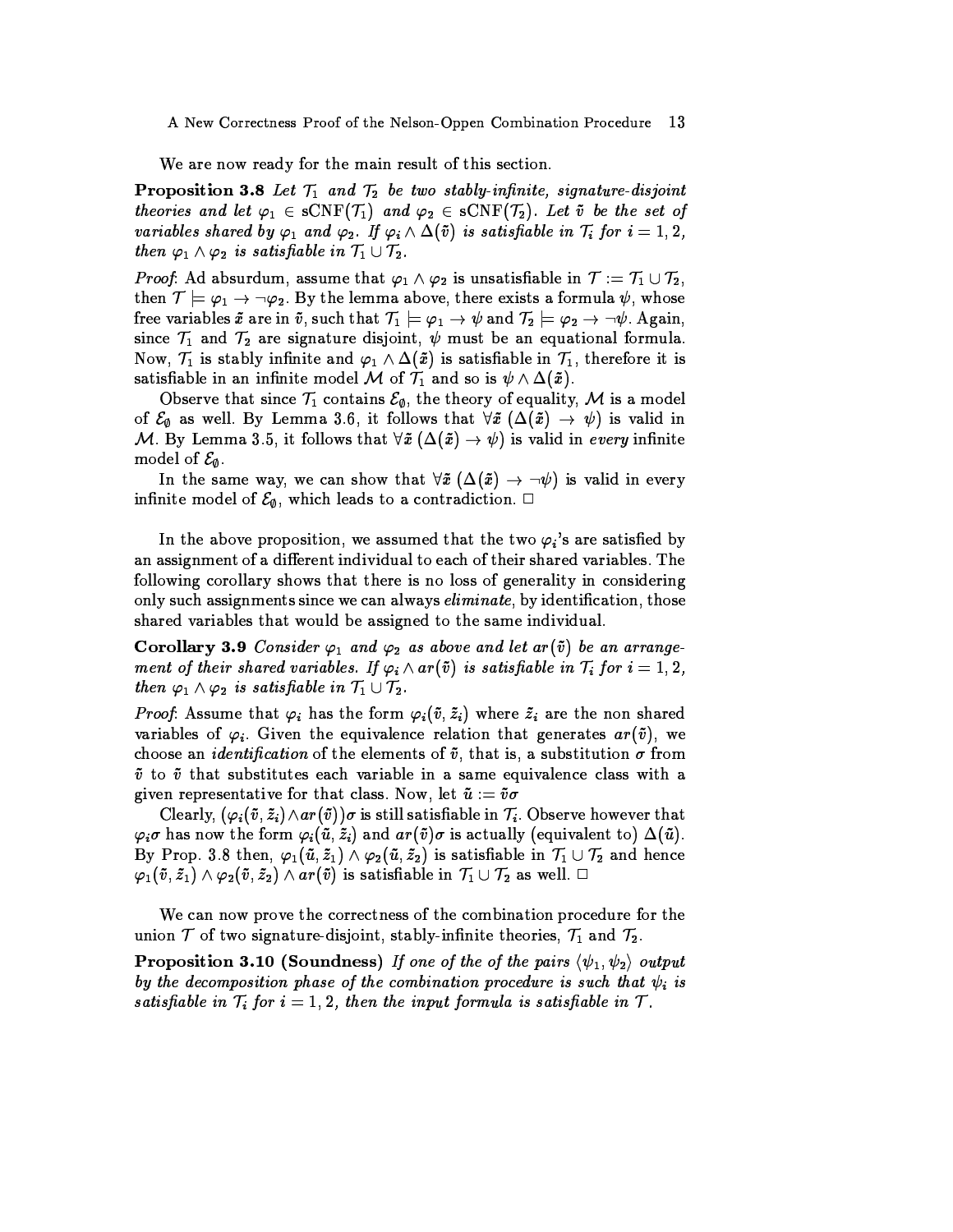*Proof:* We have already seen that Step 1 of the decomposition phase preserves satisfiability. The claim then is an immediate consequence of Cor.  $3.9. \square$ 

**Proposition 3.11 (Completeness)** If a formula  $\varphi \in sCNF(\mathcal{T})$  is satisfiable in T, then there exists an output pair  $\langle \psi_1, \psi_2 \rangle$  of the decomposition phase such that  $\psi_i$  is satisfiable in  $\mathcal{T}_i$  for  $i = 1, 2$ .

*Proof.* Assume  $\varphi$  is satisfiable in a model M of T, then  $\ddot{\varphi} := \varphi_1 \wedge \varphi_2$  is satisfiable in M for some valuation  $\vartheta$ . This valuation induces an arrangement  $ar(\tilde{v})$  on the set  $\tilde{v}$  of shared variables between  $\varphi_1$  and  $\varphi_2$ , where for any  $x, y \in \tilde{v}$ ,  $(x = y) \in ar(\tilde{v})$  if  $x\vartheta = y\vartheta$  and  $(x \neq y) \in ar(\tilde{v})$  otherwise.

Clearly, we have that  $\mathcal{M} \models (ar(\tilde{v}) \wedge \varphi_1 \wedge \varphi_2)\vartheta$ , which implies that  $\mathcal{M} \models (ar(\tilde{v}) \wedge \varphi_1)\vartheta$  and  $\mathcal{M} \models (ar(\tilde{v}) \wedge \varphi_2)\vartheta$ . Since, for  $i = 1, 2$ , the reduct of M to the signature of  $\mathcal{T}_i$  is a model of  $\mathcal{T}_i$ , we have that  $ar(\tilde{v}) \wedge \varphi_i$  is satisfiable in  $\mathcal{T}_i$ .

The claim follows from the fact that  $\langle \varphi_1 \wedge ar(\tilde{v}), \varphi_2 \wedge ar(\tilde{v}) \rangle$  is indeed a possible output pair of the decomposition procedure.  $\Box$ 

Notice that for the results above we need neither to postulate that the satisfiability problem is decidable in the component theories nor that the theories are axiomatizable. When satisfiability is in fact decidable, we obtain the stronger correctness result below.

**Corollary 3.12** Assume that for  $i = 1, 2$ , Sat, is a decision procedure for the satisfiability in  $T_i$  of formulas of sCNF( $T_i$ ). Then, a formula  $\varphi \in$  $sCNF(\mathcal{T})$  is satisfiable in  $\mathcal{T}$  if and only if the combination procedure succeeds on  $\varphi$ .

*Proof:* Immediate consequence of Propositions 3.10 and 3.11 and the easily proved fact that the procedure halts on every input whenever both  $Sat_1$ and  $Sat_2$  do.

#### **Conclusions and Further Developments**  $\mathbf 4$ .

In this paper we have described a non-deterministic version of the Nelson-Oppen combination procedure and given a novel proof of Nelson and Oppens' original results.

We believe that our proof is relevant for at least two reasons. First, it avoids the problematic concept of residue of a formula, introduced in Nelson and Oppen's proofs, which is only defined for infinite interpretations of the formula itself.<sup>15</sup> Second, it shows that equality propagation between the

 $15$  It looks like the authors had not realized this initially. As a matter of fact, the proofs given in  $[17]$  were incorrect. In later papers on the methods,  $[18]$  and  $[16]$ , the problem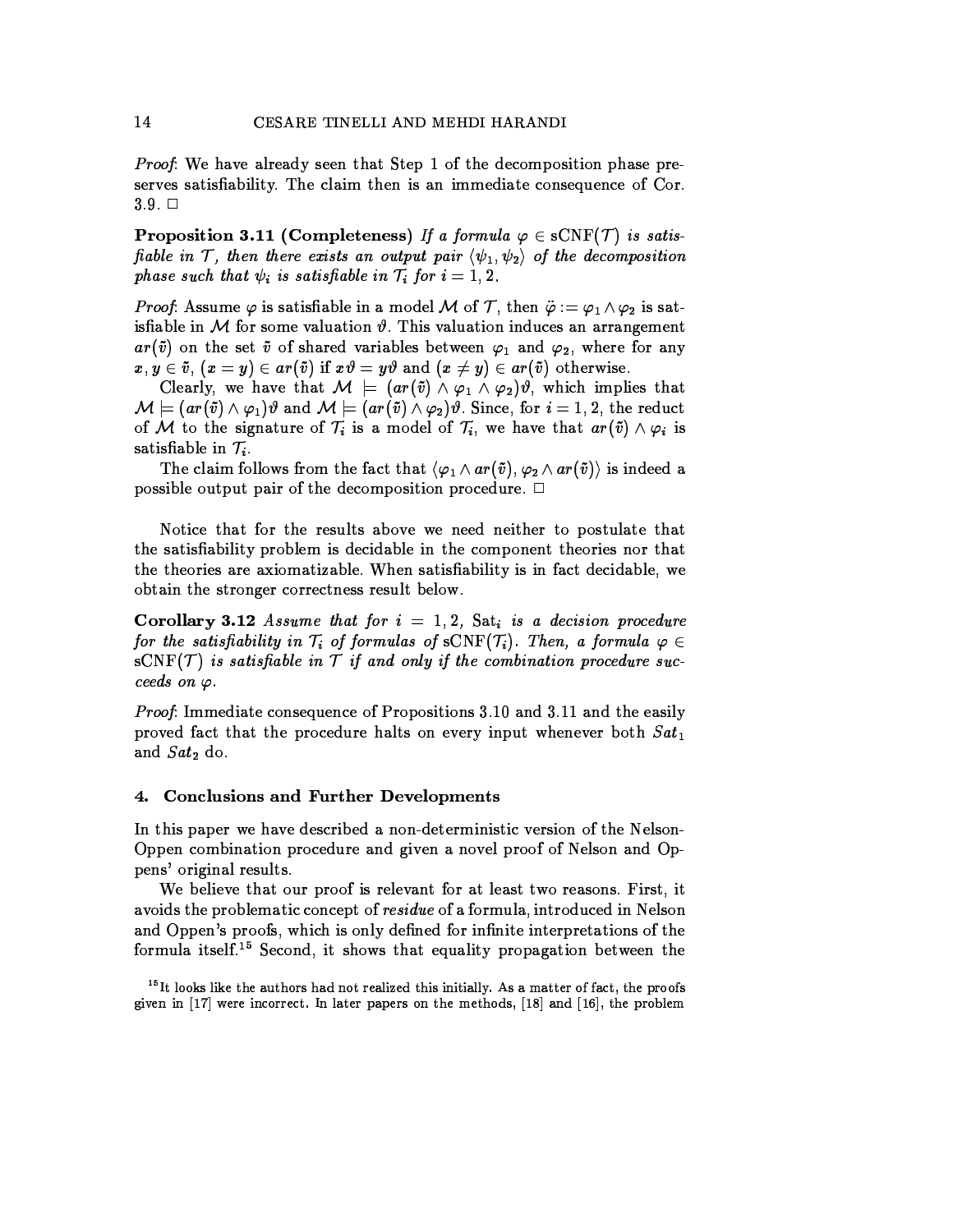satisfiability procedures of the component theories, the main idea of the method, can be confined to a restricted set of variables.

Another contribution of the paper was a characterization of the consistency of the union of first-order theories.

In an attempt to extend the combination procedure to more general cases, we are confronted with two issues, among others, that we believe are very significant and should deserve further investigation.

The first issue is the stable-infiniteness requirement on the component theories. There certainly are interesting constraint theories that are not stably-infinite<sup>16</sup>. We have seen in Sect. 3.2 what kind of problems can arise if one of the component theories is not stably infinite, in particular if it only admits finite models. Stable-infiniteness does not seem to be a necessary condition for the correctness of the combination procedure although it is the most general sufficient condition identified so far. We conjecture that there might exist weaker requirements on the component theories which are sufficient for the procedure's correctness in the case of signature-disjoint theories and quantifier-free input formulas.

The second issue is the disjointness requirement on the signatures of the component theories. The procedure can be easily extended to the case of component theories with signatures sharing only constant symbols<sup>17</sup>; unfortunately, the correctness proof reported here does not lift to this extension because—like Nelson and Oppen's— it is based on the exclusive model-theoretic properties of equational formulas. We have found, however, a simple constructive proof of Prop. 3.2 that leads naturally to a constructive proof of an analogous to Prop. 3.8 for the case of component theories whose signatures share a finite number of constants. The case of shared function symbols is, understandably, much harder because of the infinite number of terms that are then shared by the languages of the component theories. We are currently trying to identify further model-theoretic restrictions on the component theories, beside stable infiniteness, that might lead to some controlled form of term sharing and therefore suggest further extensions of the procedure.

was side-stepped by restricting attention to infinite models only and implicitly claiming that such restriction did not invalidate the generality of the results. This is indeed true but not totally immediate.

<sup>&</sup>lt;sup>16</sup>With theories of finite domains being the most prominent examples, of course.

<sup>&</sup>lt;sup>17</sup> In essence, this can be done by including the shared constants in the computation of arrangements.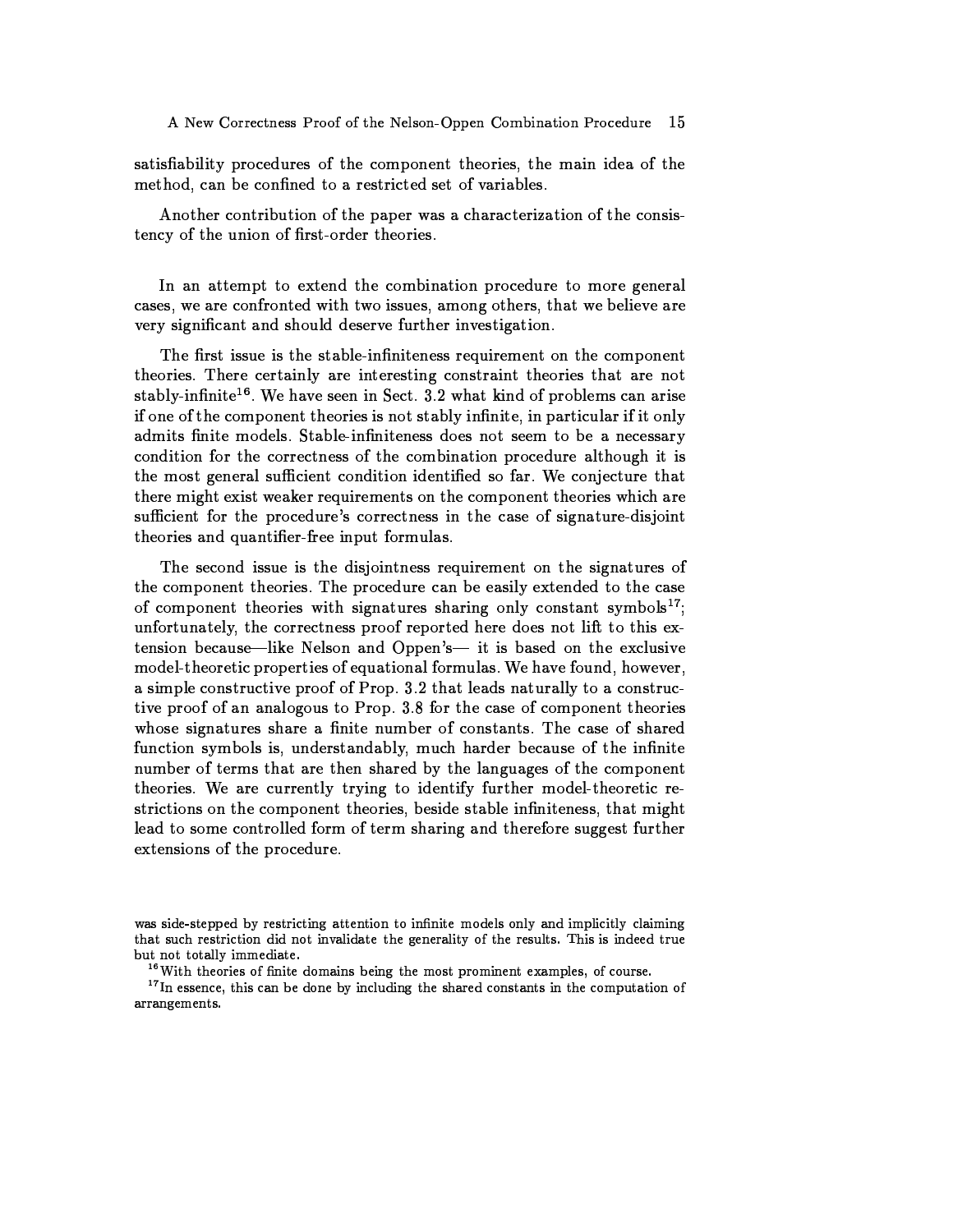# 5. Acknowledgements

We would like to thank Alan Frisch for initially pointing out Nelson and Oppen's method, Franz Baader for a long and constructive series of discussions on combination methods and their deep implications, Joshua Caplan for a number of illuminating discussions on some model-theoretic issues related to this work, and the anonymous referees for their valuable comments and suggestions.

This work is partially supported by grant DACA88-94-0014 from the US Army Construction Engineering Laboratories.

# References

- 1. Franz Baader, July 1995. Personal communication.
- 2. Franz Baader and Klaus U. Schulz. Unification in the union of disjoint equational theories: Combining decision procedures. In Proceedings of the 11th International Conference on Automated Deduction, volume 607 of Lecture Notes in Artificial Intelligence, pages 50–65. Springer-Verlag, 1992.
- 3. Franz Baader and Klaus U. Schulz. Combination of constraint solving techniques: An algebraic point of view. In Proceedings of the 6th International Conference on Rewriting Techniques and Applications, volume 914 of Lecture Notes in Computer Science, pages 50-65. Springer-Verlag, 1995.
- 4. Franz Baader and Klaus U. Schulz. Combination techniques and decision problems for disunification. Theoretical Computer Science, 142:229-255, 1995.
- 5. Franz Baader and Klaus U. Schulz. On the combination of symbolic constraints, solution domains, and constraint solvers. In Proceedings of the First International Conference on Principles and Practice of Constraint Programming, Cassis (France), September 1995.
- 6. Alexandre Boudet. Unification in a combination of equational theories: An efficient algorithm. In M. E. Stickel, editor, Proceedings of the 10th International Conference on Automated Deduction, volume 449 of Lecture Notes in Artificial Intelligence. Springer-Verlag, 1990.
- 7. Alexandre Boudet. Combining unification algorithms. Journal of Symbolic Computation, 16(6):597-626, December 1993.
- 8. C. C. Chang and H. Jerome Keisler. Model Theory, volume 73 of Studies in logic and the foundations of mathematics. North-Holland, Amsterdam-New York-Oxford-Tokyo, 1990.
- 9. E. Domenjoud, F. Klay, and C. Ringeissen. Combination techniques for non-disjoint equational theories. In A. Bundy, editor, Proceedings 12th International Conference on Automated Deduction, Nancy (France), volume 814 of Lecture Notes in Artificial Intelligence, pages 267-281. Springer-Verlag, 1994.
- 10. A. Herold. Combination of unification algorithms. In J. Siekmann, editor, Proceedings 8th International Conference on Automated Deduction, Oxford (UK), volume 230 of Lecture Notes in Artificial Intelligence, pages 450-469. Springer-Verlag, 1986.
- Joxan Jaffar and Jean-Louis Lassez. Constraint Logic Programming. Technical Report 86/74, Monash University, Victoria, Australia, June 1986.
- 12. Joxan Jaffar and Jean-Louis Lassez. Constraint Logic Programming. In POPL'87: Proceedings 14th ACM Symposium on Principles of Programming Languages, pages 111-119, Munich, January 1987. ACM.
- 13. Joxan Jaffar and Michael Maher. Constraint Logic Programming: A Survey. Journal of Logic Programming, 19/20:503-581, 1994.
- 14. Hélène Kirchner and Christophe Ringeissen. A constraint solver in finite algebras

16